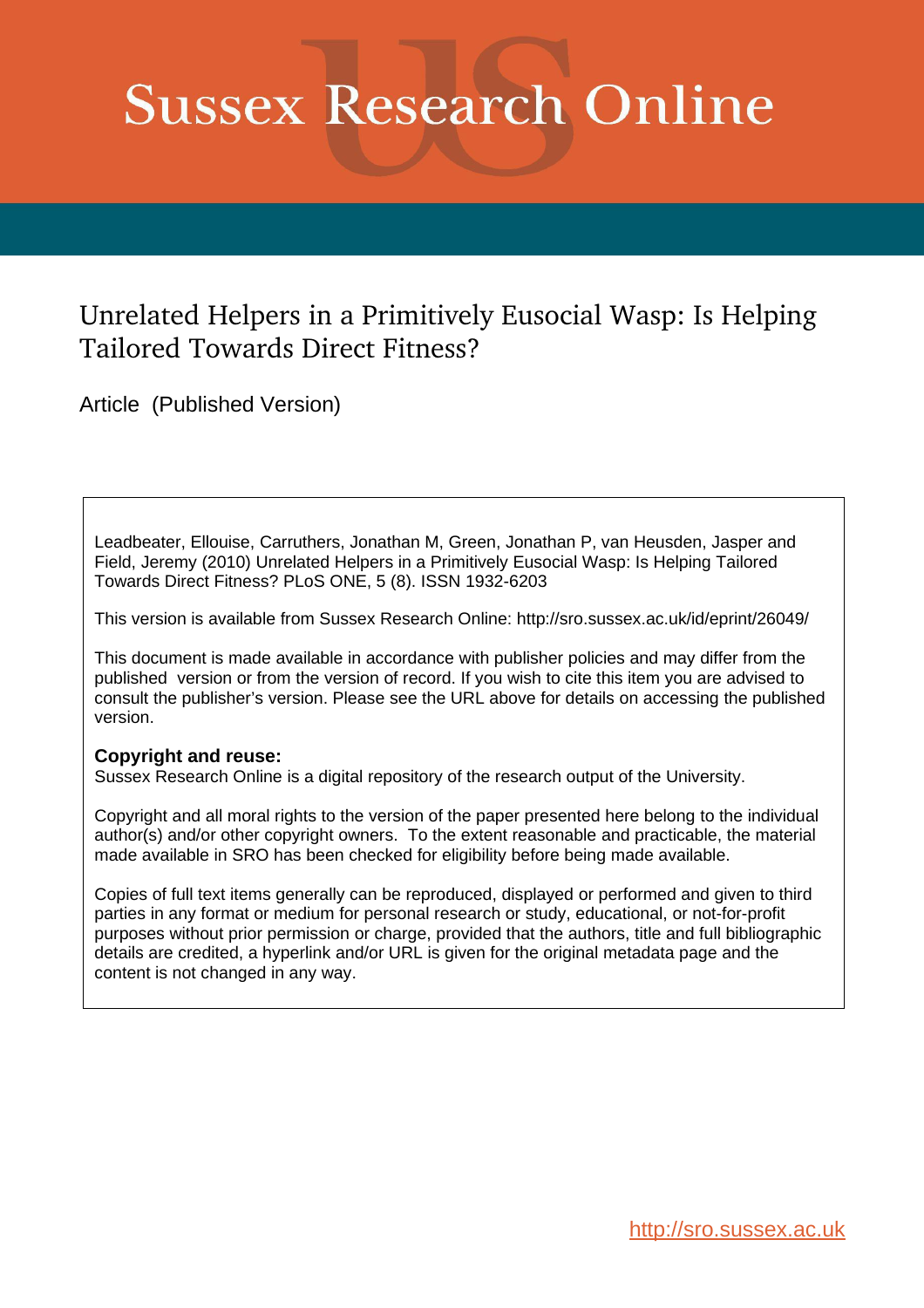# Unrelated Helpers in a Primitively Eusocial Wasp: Is Helping Tailored Towards Direct Fitness?

### Ellouise Leadbeater<sup>1</sup>\*, Jonathan M. Carruthers<sup>1,2</sup>, Jonathan P. Green<sup>1</sup>, Jasper van Heusden<sup>1</sup>, Jeremy  $Fi$ eld<sup>1</sup>

1 School of Life Sciences, University of Sussex, Brighton, United Kingdom, 2 Natural Environment Research Council (NERC) Biomolecular Analysis Facility, University of Sheffield, Sheffield, United Kingdom

#### Abstract

The paper wasp Polistes dominulus is unique among the social insects in that nearly one-third of co-foundresses are completely unrelated to the dominant individual whose offspring they help to rear and yet reproductive skew is high. These unrelated subordinates stand to gain direct fitness through nest inheritance, raising the question of whether their behaviour is adaptively tailored towards maximizing inheritance prospects. Unusually, in this species, a wealth of theory and empirical data allows us to predict how unrelated subordinates should behave. Based on these predictions, here we compare helping in subordinates that are unrelated or related to the dominant wasp across an extensive range of field-based behavioural contexts. We find no differences in foraging effort, defense behaviour, aggression or inheritance rank between unrelated helpers and their related counterparts. Our study provides no evidence, across a number of behavioural scenarios, that the behaviour of unrelated subordinates is adaptively modified to promote direct fitness interests.

Citation: Leadbeater E, Carruthers JM, Green JP, van Heusden J, Field J (2010) Unrelated Helpers in a Primitively Eusocial Wasp: Is Helping Tailored Towards Direct Fitness? PLoS ONE 5(8): e11997. doi:10.1371/journal.pone.0011997

Editor: James Arthur Robert Marshall, University of Bristol, United Kingdom

Received January 22, 2010; Accepted July 8, 2010; Published August 6, 2010

**Copyright:** © 2010 Leadbeater et al. This is an open-access article distributed under the terms of the Creative Commons Attribution License, which permits unrestricted use, distribution, and reproduction in any medium, provided the original author and source are credited.

Funding: This research was supported by Natural Environment Research Council (NERC) grant NE/E017894/1 to Jeremy Field. The funders had no role in study design, data collection and analysis, decision to publish, or preparation of the manuscript.

Competing Interests: The authors have declared that no competing interests exist.

\* E-mail: e.leadbeater@sussex.ac.uk

#### Introduction

Nests of the primitively eusocial paper wasp Polistes dominulus are founded in the spring by one or a small group of overwintered reproductive females. In groups, one female becomes dominant and monopolizes reproduction, while subordinates forage to feed the brood [1,2]. These co-foundress associations are unique amongst social insect breeding groups, because many subordinate wasps are completely unrelated to the dominant, but lay almost none of the eggs [3,4,5]. Given that foundresses survive for only one breeding season, breeding independently would seem to represent a better option than helping an unrelated wasp to breed, but the potential benefits of group membership become apparent when the possibility of nest inheritance is considered [6]. Foundresses live in small groups and queen mortality rates are high, so subordinates may have a significant chance of inheriting the dominant position [4,7,8,9]. Thus, even though subordinates may obtain no *current* direct fitness while the dominant is alive, they have potential "future fitness" [9]. Whilst this might help to explain why unrelated subordinates join nests, it does not explain why they devote time and energy to brood care. Why should individuals forage for and protect brood in which they have no kin-selected interest, rather than simply waiting to inherit?

One possible explanation for helping by unrelated subordinates is that wasps cannot accurately discriminate kinship at the individual level. However, at least some P. dominulus co-foundresses must derive from different natal nests, because relatedness is typically lower in co-foundress associations than within broods on the previous season's nests from which they derive  $[4]$ . Inter-nest (cf intra-nest) kin discrimination is common in wasps [10], suggesting that at least some individuals should be recognized as non-kin. Furthermore, there is evidence that the chemical information necessary for discrimination even between different sister groups born on the same natal nest is present in this species [11]. Thus, it seems likely that unrelated subordinates may indeed recognize that they are not kin of the wasp whose offspring they help to rear.

In this paper, we test the hypothesis that the helping behaviour of non-relatives is tailored towards attaining future fitness. In other words, unrelated subordinates may choose to avoid participating in tasks that might compromise their chances of inheritance. The P. dominulus study system is unusual in that extensive previous work allows us to identify such contexts. For example, in many species, it might be difficult to predict whether foraging for unrelated brood will improve or worsen an individual's prospects of gaining future fitness through inheritance. On the one hand, rearing brood will increase group size, providing a larger workforce should inheritance occur, and possibly also boosting the helper's own chance of survival [12,13,14]. On the other, the energetic costs or mortality risks of helping might be substantial. In primitively eusocial wasps, however, prior work has found that the costs of foraging to future fitness most likely outweigh the benefits. In both P. dominulus [15] and Liostenogaster flavolineata [9], another smallgroup social wasp where inheritance is common, subordinates reduce their foraging effort when they attain higher ranks in the queue to inherit the nest. This supports theoretical findings [15,16] that when future fitness is a realistic possibility, as it is for higherranked wasps, the high mortality risk of foraging leads to selection for reduced helping effort.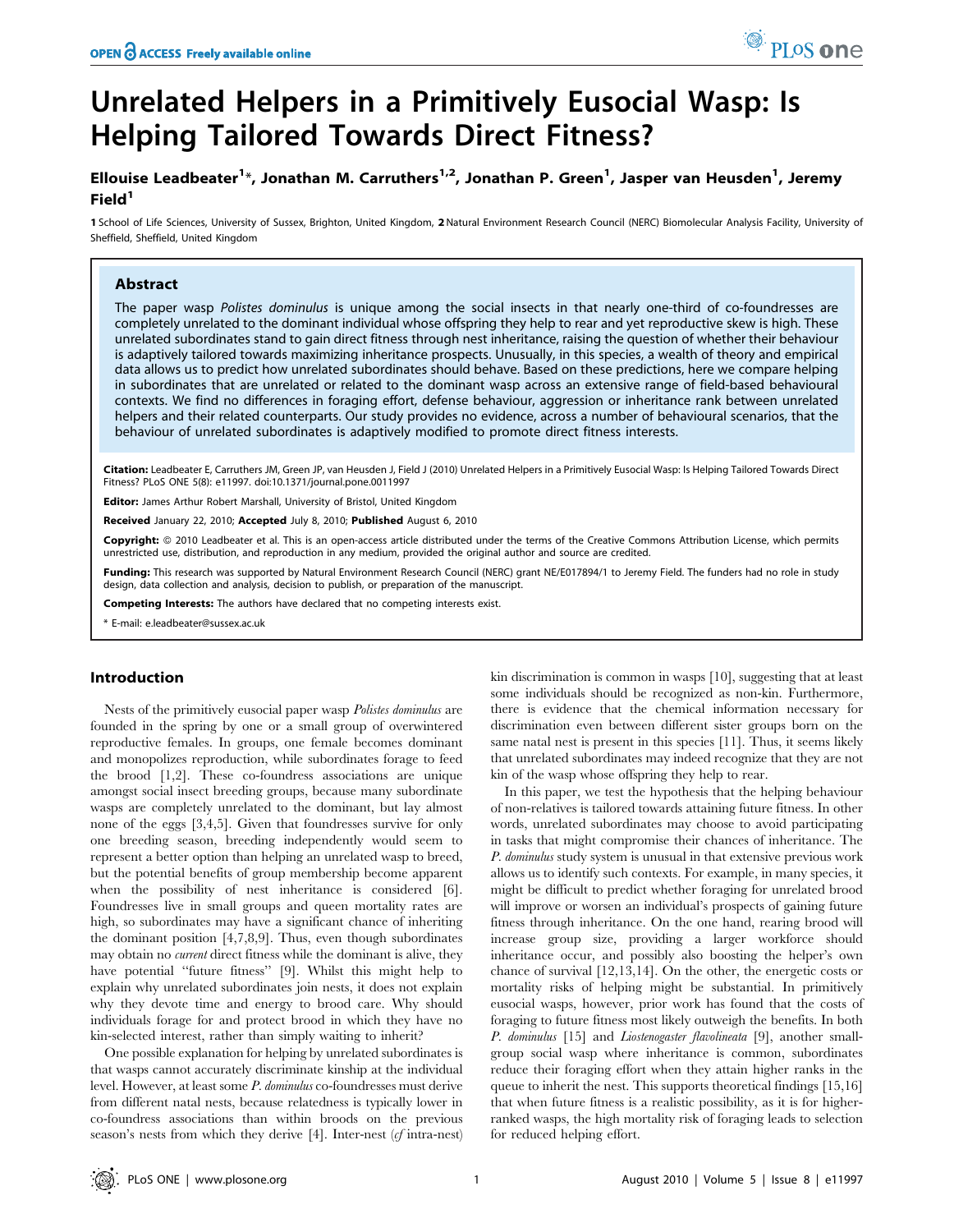On this basis, we predict that since unrelated subordinates are under selection to maximize future fitness, they will forage less than their related counterparts. Queller and colleagues [4] have previously found a marginally significant tendency for more distant relatives of the dominant to spend less time foraging, in a small sample under laboratory conditions. Empirical data from P. dominulus also allow us to predict how unrelated subordinates should behave towards their nestmates. Cant and Field [17] found that wasps that were highly-ranked in the queue to inherit were more aggressive towards their nestmates, whilst Cant and colleagues [18] showed that Rank 2 wasps that stood to inherit larger groups were more likely to escalate experimentally-induced conflicts with the dominant. Both results are consistent with theoretical predictions that selection to maximize future fitness promotes aggression towards nestmates, especially the dominant wasp [18,19], perhaps because aggressive behaviour might improve a wasp's position in the queue to inherit the nest [18].

In this study, we add two further behavioural contexts where we consider that helping might compromise future fitness. We investigate nest defense behaviour, because defending the nest from conspecific usurpers carries a risk of serious injury [20]. If unrelated subordinates can choose their own level of effort, they might be less willing to contribute to group nest defense. We also investigate whether unrelated subordinates occupy higher ranks in the queue to inherit the nest. In summary, we test the hypotheses that foraging effort, intra-nest aggression, nest defense behaviour, and inheritance rank, will vary according to a subordinate's relatedness to the dominant.

Parallels with the P. dominulus social system may be found amongst certain inheritance-based vertebrate co-operative groups, where attempts to link helping effort to relatedness have produced mixed results [21,22,23,24]. Our invertebrate study system is unusual in that a wealth of theoretical and empirical work has demonstrated the effects of variation in future fitness on helping behaviour, allowing predictions about how unrelated subordinates should behave. In the following experiments, we make use of this opportunity to compare the helping behaviour of individuals to which kin-selected benefits can and cannot apply.

#### Methods

#### Behavioural studies

In early March 2009, we selected 241 nests on hedges of Opuntia cactus running along the edges of a mixed arable/pasture site in Southern Spain. We individually marked (Humbrol paints) and clipped a tarsal sample (stored in 1 ml pure ethanol) from each foundress. For six weeks starting  $1<sup>st</sup>$  April, we selected groups of approximately six marked nests each day, each with 3–6 foundresses and large larvae or older brood. The sequence of experiments is summarized in Figure 1.

Work effort and inheritance rank. To ascertain whether unrelated subordinates forage relatively less, we visited each nest approximately every 45 minutes on sunny afternoons for four days (Period 1), recording which individuals were present  $(27\pm0.5$ surveys per nest, mean  $\pm$  standard error). Foraging effort was estimated as the proportion of surveys in Period 1 in which an individual was away from the nest.

Following [15], we identified the dominant (Rank 1) as the individual that was most often present on the nest. Where fewer than three surveys separated the closest contenders, we continued censusing each following day until this criterion was achieved. The next morning, Period 1 ended when we removed the Rank 1 wasp before 0800.

Censusing and successive removals continued until the ranks of all individuals had been ascertained (13–33 days), at which point the nest and remaining occupants were collected and frozen  $(-20^{\circ}C)$ . Inheritance rank estimates have a maximum error of one rank, because if one wasp died before its rank was known, we continued to estimate inheritance rank for the rest of the nest. If two wasps died, or if an individual died before the original dominant was identified, we did not estimate ranks any further for that nest. We obtained inheritance rank estimates for 177 subordinate wasps on 73 nests, and work effort data for 219 subordinates on 79 nests. 70 wasps died during the study period.

Nest defense. To assess whether unrelated subordinates participate in nest defense, we presented each nest with a dead conspecific ''usurper'' (from a distant site, killed by freezing) and filmed the reaction of the inhabitants, on sunny afternoons during Period 1. Usurpers were held with clean forceps, approximately 1 cm from the nest, for two minutes. We carried out assays on 75 nests.

Videos were scored using standard categories of aggression for this species [17]. We recorded ''lunges'' (leaping across nest, physical contact), ''chews'' (light biting), ''grapples'' (physical grasping) and ''mounts'' (climbing onto a nestmate). Subordinates' behaviour was classed as ''aggressive'' if they performed one or more of these acts towards the ''usurper''.



Figure 1. Sequence of experiments. Black/grey sections represent one day of no censusing. Observations continued until the rank of each wasp on the nest was known (pausing for bad weather). doi:10.1371/journal.pone.0011997.g001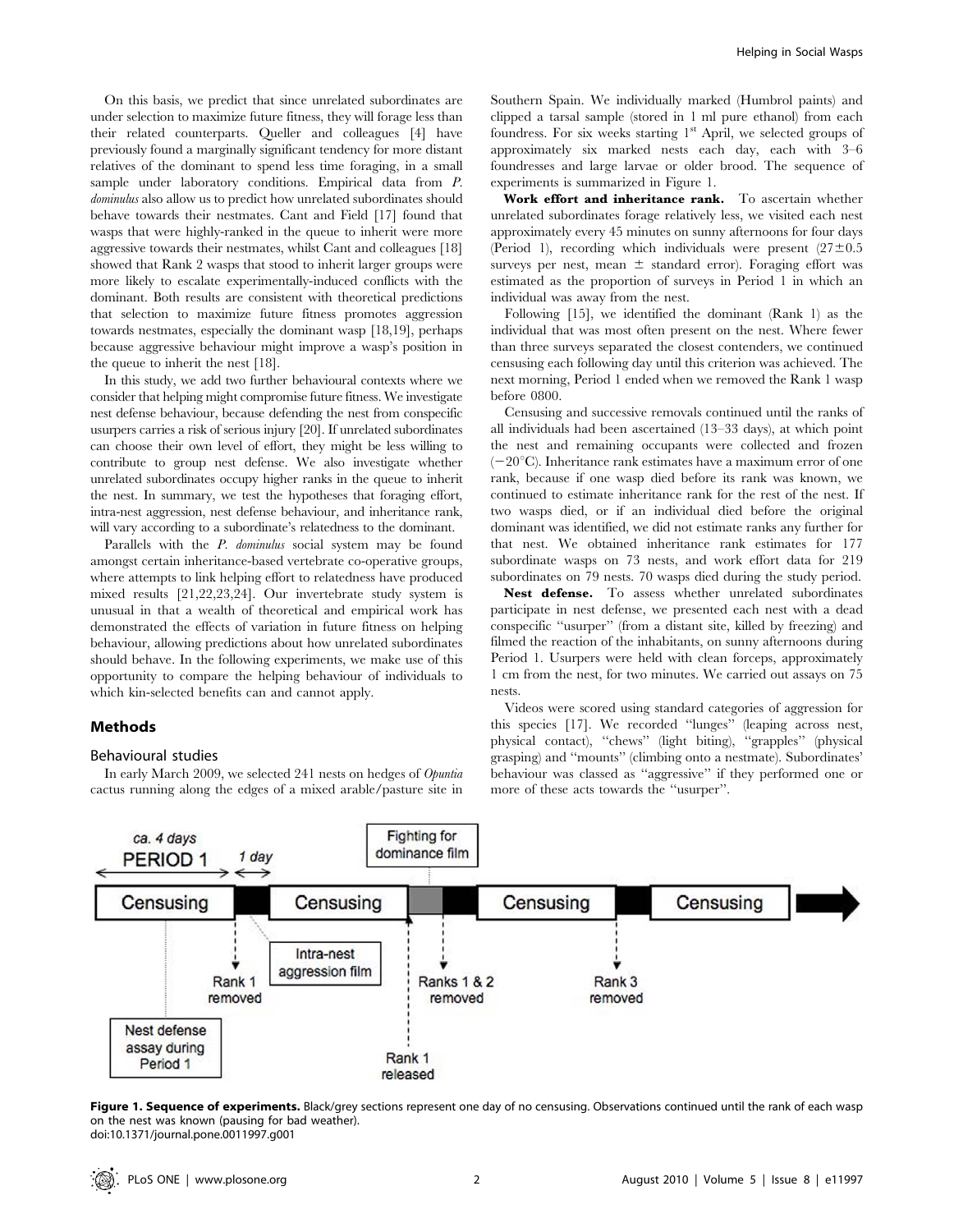Intra-nest aggression. To assess whether unrelated subordinates initiate/receive more aggression from nestmates, we filmed nests for four hours on the afternoon following earlymorning removal of the Rank 1 (Figure 1). Rank 1 removal is a key moment for subordinates, because it represents an opportunity for inheritance. Interactions were scored as described above. For each wasp, we calculated the mean number of aggressive acts initiated and received per hour present during the film  $(n = 139)$  wasps on 49 nests).

Fighting for dominance. Unrelated subordinates may have a greater incentive to fight the dominant for control of the nest, but escalated fighting is rarely observed in undisturbed colonies. Following [17], we induced fights by returning the Rank 1 to the nest four days after her removal at the end of Period 1, filming the subsequent interaction between her and the new dominant (the Rank 2). Before they were returned, Rank 1 foundresses were stored in the refrigerator at  $5^{\circ}$ C and fed with  $50\%$  (v/v) sugar solution every two days. They were released approximately 1 m from the nest, on sunny afternoons only.

We filmed the return of 50 Rank 1 wasps, classing fights as ''escalated'' if they lasted for more than 4 seconds, and/or if they included a ''falling fight'' whereby both wasps fall from the nest whilst grappling [17]. The following morning, both the Rank 2 and Rank 1 were permanently removed so that the ranks of remaining wasps could continue to be ascertained (Figure 1).

#### Relatedness estimation

**Primer design.** Microsatellite loci suitable for genotyping P. dominulus were identified by searching published literature and the EMBL sequence database. We used a selection of the primer sets previously isolated from *P. dominulus* and *P. bellicosus* [25,26]. Inspection of the 28 P. dominulus microsatellite sequences described by Henshaw [26] revealed that 23 consisted of multiple cloned inserts (as they contained multiple GATC restriction sites). Details of which loci failed to amplify and the primer sets for these are not provided by Henshaw, but any primer sets designed to amplify across two inserts would be expected to fail. We therefore designed three new primer sets to amplify sequences that contained just a single microsatellite-containing insert and these were found to amplify successfully. Details of all 8 primers, including the new P. dominulus primer sequences are provided in Text S1.

For each of the 8 loci, we tested for Linkage Disequilibrium (Gamete Disequilibrium Test), for deviations from Hardy-Weinberg Equilibrium (exact HW test) and for heterozygote deficiency (expected if null alleles are present, U test) in a sample of 64 nonrelatives from our study, using the software Genepop 4.0 [27]. We found no significant deviations from chance expectations in all cases ( $p$  Bonferroni-adjusted sequential p-values based on 0.05).

DNA extraction and amplification. To extract genomic  $DNA$ , wasp tarsi were bathed in 50  $\mu$ l of buffer solution containing 10 mM Tris-Cl (pH 8.2), 1 mM EDTA, 25 mM NaCl, and 200  $\mu$ g/ml Proteinase K (adapted from [25]). Samples were incubated at  $57^{\circ}$ C for 40 minutes, then at  $95^{\circ}$ C for 2 minutes, to inactivate the Proteinase K.

Multiplex polymerase chain reactions were performed on a Peltier Thermal Cycler, using 8 fluorescently labeled microsatellite primer pairs (amplified in a single multiplex set). Reactions of 4 ml were performed, containing approximately 80 ng of the template DNA, 0.75 µmol of three primer pairs (Pdom1jc, Pdom2jc and Pdom20), 0.375 µmol of the remaining five primer pairs (Pdom7, Pdom140, Pbe128TAG, Pdom127b and Pdom25), and 2 µl PEQlab hot start mix Y (1.25 u ''Hot'' Taq DNA polymerase per 25 µl, 0.4 nM dNTPs, 40 mM Tris-HCl, 32 mM  $(NH_4)_2SO_4$ , 0.02% Tween 20 and 4 mM  $MgCl<sub>2</sub>$ ). The temperature profile for

the amplification was  $95^{\circ}$ C for 15 minutes; 35 cycles of  $94^{\circ}$ C for 30 seconds,  $57^{\circ}$ C for 90 seconds and  $72^{\circ}$ C for 60 seconds; followed by a final extension step of  $60^{\circ}$ C for 30 minutes. A drop of mineral oil was added to prevent evaporation. Each plate included a positive and negative control to check for consistency of amplification.

PCR products were separated by size using a 48-well capillary Applied Biosystems 3730 Sequencer, compared with a size standard (Applied Biosystems GeneScan LIZ 500) and visualized using Applied Biosystems GeneMapper analysis software. We reran a subsample of 25 wasps to check for consistency of amplification and genotyping, and found that our genotyping error rate was low (only 1 incongruency between runs, in which a heterozygotic locus appeared homozygotic in one run).

Relationship assignment. We used the Full Sibship Reconstruction procedure in the program Kingroup (www. kingroup.org [28]) to establish each subordinate's relationship to the dominant. This procedure can divide groups of co-foundresses found on a nest into discrete sub-groups of full siblings- ''sister groups''- based on the likelihood that all pairs of individuals within each sister group are sisters, and all pairs in different sister groups are related at the level of cousins or less. For example, consider a group of four co-foundresses that comprised two sisters, one cousin of these sisters and one unrelated wasp. The program would place the two sisters within the same sister group, and the cousin and unrelated wasps in two separate groups, producing three groups in total. Kingroup's allocation of pairs to ''sister'' or ''cousin'' categories is based on the likelihood that the genotypes of the two individuals would occur if they were full sisters, versus the likelihood that they would occur if the individuals were maternal cousins, given the population allele frequencies [29]. We provide a description of the iterative steps of the Full Sibship Reconstruction procedure that Kingroup uses in Text S2.

One we had divided cofoundresses from each nest into sister groups, we used the same procedure to identify cousin groups. In this case, the program follows exactly the same steps, but finds the pairwise likelihoods that individuals are cousins vs. unrelated. Thus, to summarize, for each nest, we knew which wasps were likely to be sisters of one another, which were likely to be cousins, and which were unrelated. Since we knew the dominant's identity, we could hence classify all subordinate wasps as sisters, cousins or nonrelatives of the dominant wasp, and these three categories were used as predictors of behaviour in all subsequent analyses. However, since cousins and sisters most likely derive from the same natal nest, we also re-ran the same analyses where ''sisters'' and ''cousins'' were grouped as one category. Our findings did not change.

#### Statistical analyses

Behavioural data. Behavioural data were analyzed using the software R (2008 [30]). Our findings can be divided into two types of analyses: those where the data include more than one individual from each nest (individual foraging effort, responses to potential usurpers, and intra-nestmate aggression received/initiated), and those where each nest contributes only one value to the dataset (total nest foraging effort, total intra-nestmate aggression, occurrence of escalated fighting on return of Rank 1 wasp).

In the former case, data from individuals on the same nest cannot be considered independent, so we used mixed models where "nest" could be fitted as a random factor, to avoid pseudoreplication. For data where the error distribution of the variable being tested was expected to be binary (e.g. aggressive response vs. no response), we fitted generalized linear mixed models that assume a binomial error structure (''lmer''); otherwise, we fitted linear mixed effects models (''lme,'' suitable for a normal error distribution).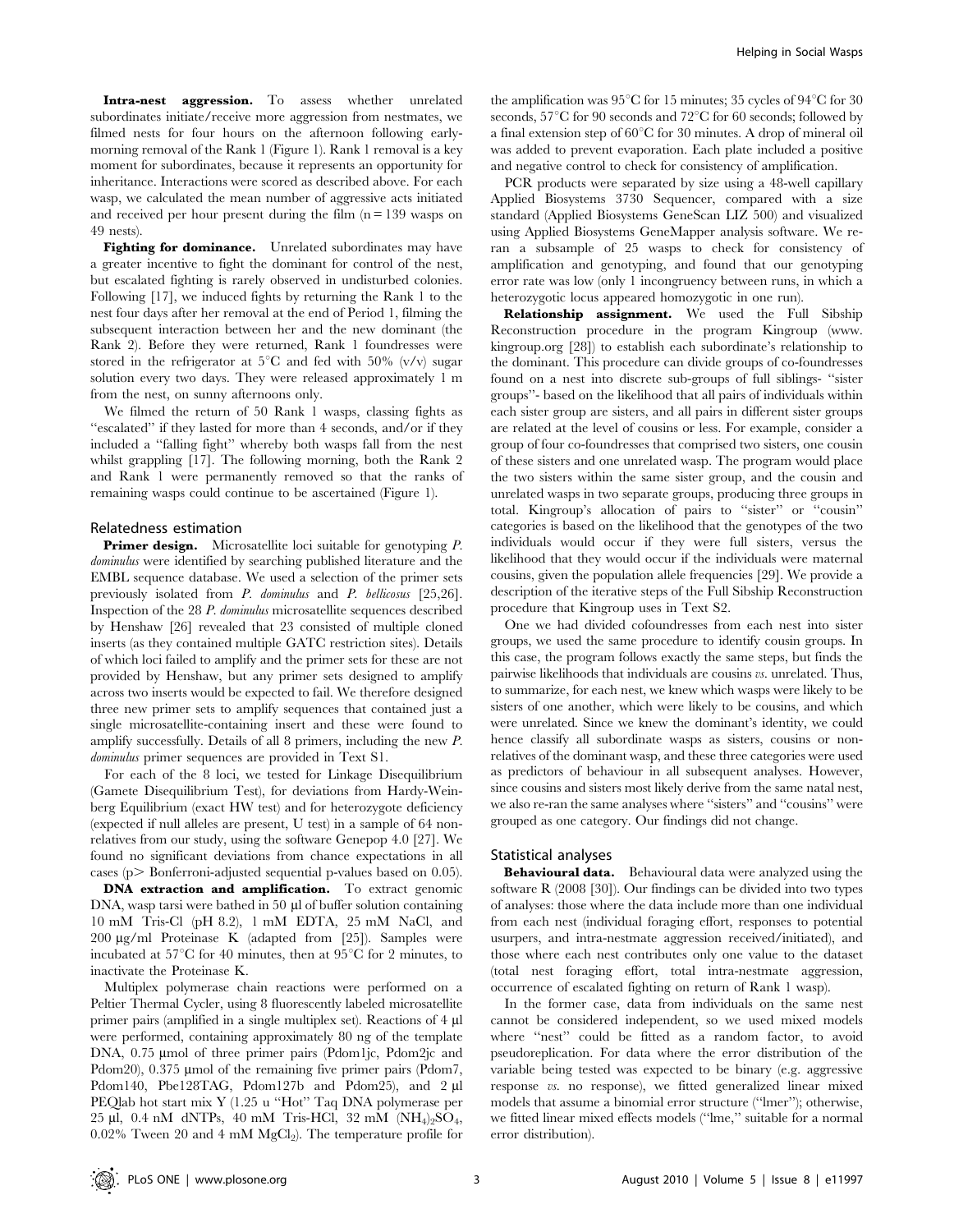For those analyses that did not involve data from multiple wasps on the same nest, we used linear models. Again, where the response variable was binary, we used a model type suitable for a binomial error structure (generalized linear model, ''glm''); otherwise, we used linear models (''lm''). Proportional data (foraging effort) were arcsine transformed prior to analysis. A full list of the fixed effects included in each model, and a description of the model type for each behaviour tested, can be found in Text S3.

In each case, we began by fitting the full model, and proceeded by dropping the least significant terms sequentially until further removal led to a significant  $(p<0.05)$  decrease in the explanatory power of the model. This was assessed by comparing the models with and without the term in question, using Log-likelihood tests for linear mixed models (here the test statistic is a likelihood ratio L, which closely approximates a  $\chi^2$  distribution with v degrees of freedom, where  $v$  is the difference in the number of parameters between the two models),  $\chi^2$  values for models with a binomial error structure, and tabulated values of F-values for linear models with normal errors. To establish the final significance levels for each term, we added (non-significant) or removed (significant) terms to/from the minimal model. Non-significant terms  $(p>0.05)$ are not reported unless relevant to the main hypotheses.

We did not include inheritance rank as a predictor of behaviour in our analyses, because the rank of wasps on the same nest cannot be considered independent, since no position can be occupied by more than one wasp. However, since inheritance rank influences foraging effort and aggression [16,31,32], we first established that unrelated wasps did not occupy consistently different ranks to other subordinates (regression of relatedness to the Dominant against rank; Spearman's  $\rho$ ). Inclusion of rank as a predictor of behaviour in the analyses did not alter the results. Data from foundresses of all ranks were included in the analyses.

Population relatedness. We carried out Maximum Likelihood analysis to ascertain the population composition, in terms of sister, cousin and unrelated pairs, that most closely matched the distribution of relatedness in our sample. Kingroup can produce distributions of pairwise relatedness values for simulated populations containing only individuals of a specified relatedness (e.g. sisters) based on user-defined population allele frequencies [28]. We created separate pools of haplodiploid sisters, cousins and non-relatives  $(n>4000$  in each pool) based on our observed population allele frequencies, and then pseudo-randomly sampled from them to create relatedness distributions for populations of known composition. For example, to create the relatedness distribution of a population containing 75% sisters, 20% cousins and 5% non-relatives, we sampled pairwise relatedness values from the three pools in those proportions. We compared the 232 relatedness distributions created in this way (the composition of sisters, cousins, and non-relatives varying at 5% intervals between distributions) to our observed distribution using Kolmogorov-Smirnov tests. The population where the match was closest was identified by the highest p-value.

#### Results

#### Relatedness estimation

The distribution of within-nest, pair-wise relatedness across our entire DNA-sampled population (241 nests) showed a large peak around the full haplodiploid sister value of 0.75, and a smaller, broad peak centered at approximately 0.1 (Figure 2a). This



Figure 2. Relatedness in the study population and sample. a) Distribution of pairwise nest-mate relatedness across whole population, based on a sample of 4396 cofoundress pair (broad line). Further lines represent pairwise relatedness from simulated populations comprising 4396 pairs of sisters, cousins, and unrelated wasps b) Distribution of relatedness to the dominant wasp for subordinates classed as sisters of the dominant, cousins of the dominant, and non-relatives, on nests used for behavioural observations. Categories overlap because allocations are based on pairwise likelihoods, which depend on the population allele frequencies, and not absolute cut-off values. For example, an individual that is related to the dominant by less than 0.1 might be found to be more likely a cousin than unrelated, if the particular alleles that the two individuals do share are rare in the population.

doi:10.1371/journal.pone.0011997.g002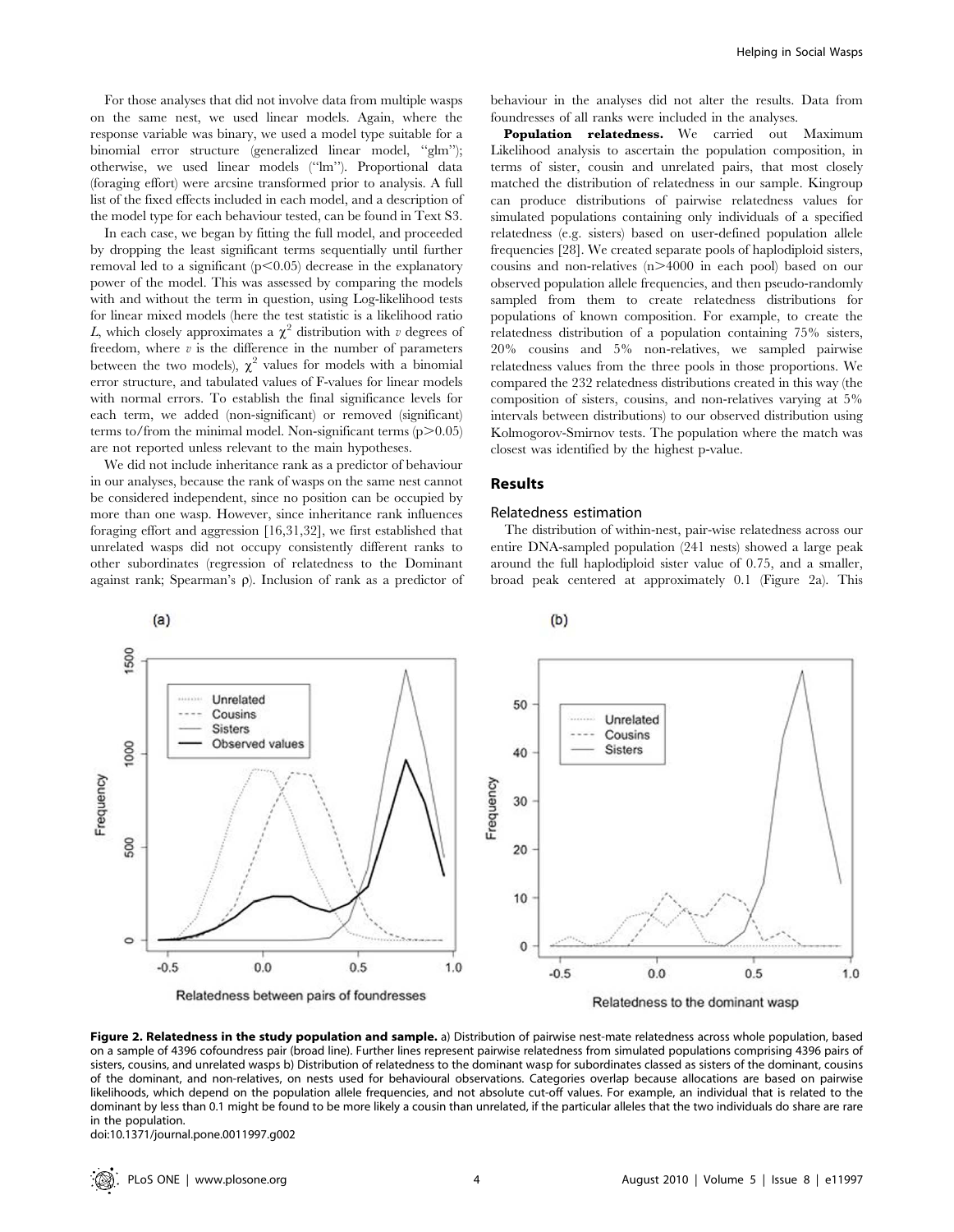distribution is similar to that found previously in the Italian population studied by Queller et al. [4], although the proportion of non-sibling pairs is lower in our population. Maximum likelihood analysis reveals that our population most likely contains at least 15% unrelated pairs, with the remainder comprising 15% cousins and 70% full-sibling pairs. This population structure was more likely that any population containing 5% or fewer unrelated pairs by a factor of  $1\times10^3$  and any population containing no unrelated pairs by a factor of more than  $7 \times 10^3$ . Thus, like the Italian population, our Spanish population contains a significant proportion of unrelated co-foundresses.

For the 72 nests used in behavioural observations, 12% of subordinates were classed as unrelated to the dominant, 66% as sisters of the dominant, and 22% as cousins (Figure 2b). 24.7% of nests contained at least one subordinate that was unrelated to the dominant wasp, and mean within-nest relatedness was  $0.54\pm0.015$  (mean  $\pm$  standard error). Nests containing unrelated foundresses did not differ significantly in number of co-foundresses from those containing only one sister group  $(t_{76}=0.09, p=0.92)$ . Wing length (as a proxy for body size) did not differ significantly between sisters, cousins, and non-relatives of the dominant (means  $\pm$  standard error: sisters: 11.7 mm  $\pm 0.06$ , cousins: 11.6 $\pm 0.09$ , unrelated: 11.72 $\pm$ 0.13, lme: L<sub>2</sub>= 0.36  $p$ = 0.91).

#### Behavioural data

Inheritance rank. We found no significant correlation between subordinates' inheritance ranks and relatedness to the dominant wasp on the nest (Figure 3, Spearman's  $\rho = -0.11$ ,  $p = 0.13$ ). The dominant position was occupied by wasps with no relatives in the group no more often than would be expected by chance  $(\chi^2$  (Yates' correction) = 0.02, d.f. = 1, p>0.01).

Work effort. The total work effort on nests containing unrelated subordinates did not differ from nests that contained only sisters and cousins of the dominant  $(Im, F_{1,75} = 0.03, p > 0.85)$ . Only the date (work levels dropped later in the season) and, as expected, group size (larger nests had higher total work effort)



Figure 3. Inheritance rank in relation to a subordinate's relatedness to the dominant wasp. Medians, interquartile range and max/min values are indicated. doi:10.1371/journal.pone.0011997.g003

significantly influenced total work effort on a nest  $(F_{1,76} = 9.91$  and  $F_{1.76} = 99.32$  respectively, p $< 0.01$  in both cases).

For individual wasps, a subordinate's relationship to the dominant wasp did not significantly influence work effort (Figure 4, lme:  $L_1 = 0.003$  p $> 0.95$ ). Again, wasps worked harder earlier in the season (lme:  $L_1 = 6.87$ , p $\leq 0.1$ ), and when in smaller groups (lme:  $L_1 = 4.02$ , p $\leq 0.05$ ). Including inheritance rank in the analysis (but see Methods) did not change these results.

We observed instances where aggression from a nestmate immediately preceded departure on 17 nests, but this was no more likely to occur on nests containing unrelated subordinates than other nests ( $\chi^2$  (Yates' correction) = -1.75, d.f. = 1, p. > 0.9).

Nest defense. 80% of wasps that were present during the assay defended their nest. We found no significant differences between unrelated subordinates, cousins, and sisters of the dominant (lmer:  $\chi^2 = 2.80$ , d.f. = 1, p = 0.08). Of the three groups, cousins of the dominant, rather than unrelated wasps, responded the least aggressively (Figure 5). Smaller wasps were more likely to respond aggressively (lmer,  $\chi^2 = 13.74$ , d.f. = 1,  $p<0.01$ ).

Intra-nest aggression. When the dominant was removed, the subsequent level of aggression (mean aggressive acts initiated per wasp, per unit time) as wasps re-established the social hierarchy was no higher on those nests that contained unrelated subordinates than other nests (lm:  $F_{1,48} = 0.01$ , p = 0.94, Figure 6). Wasps with no sisters in the group (i.e. unrelated group members) neither received (lme:  $L_1$ <0.00, p = 0.99) nor initiated (lme:  $L_1 = 3.09$ ,  $p = 0.08$ ) significantly more aggressive acts than other wasps. Aggression that led recipients to temporarily leave the nest was rare (17 instances in over 1200 hours of video footage) and was no more likely to occur on nests containing unrelated subordinates than other nests  $\chi^2$  (Yates' correction) = -1.75, d.f. = 1, p. > 0.9).

Fighting for dominance. When fights between Rank 1 and Rank 2 wasps were experimentally induced, unrelated Rank 2 subordinates escalated conflict no more often than other wasps (glm:  $\chi^2 = 2.08$ , d.f. = 1,p = 0.15). When escalated fighting took place, the returning Rank 1 won the fight in all but a single case, on a nest where the Rank 1 and Rank 2 were sisters.



Figure 4. Foraging effort of sisters, cousins and non-relatives of the dominant wasp. Foraging effort is estimated based on proportion of time spent away from the nest. doi:10.1371/journal.pone.0011997.g004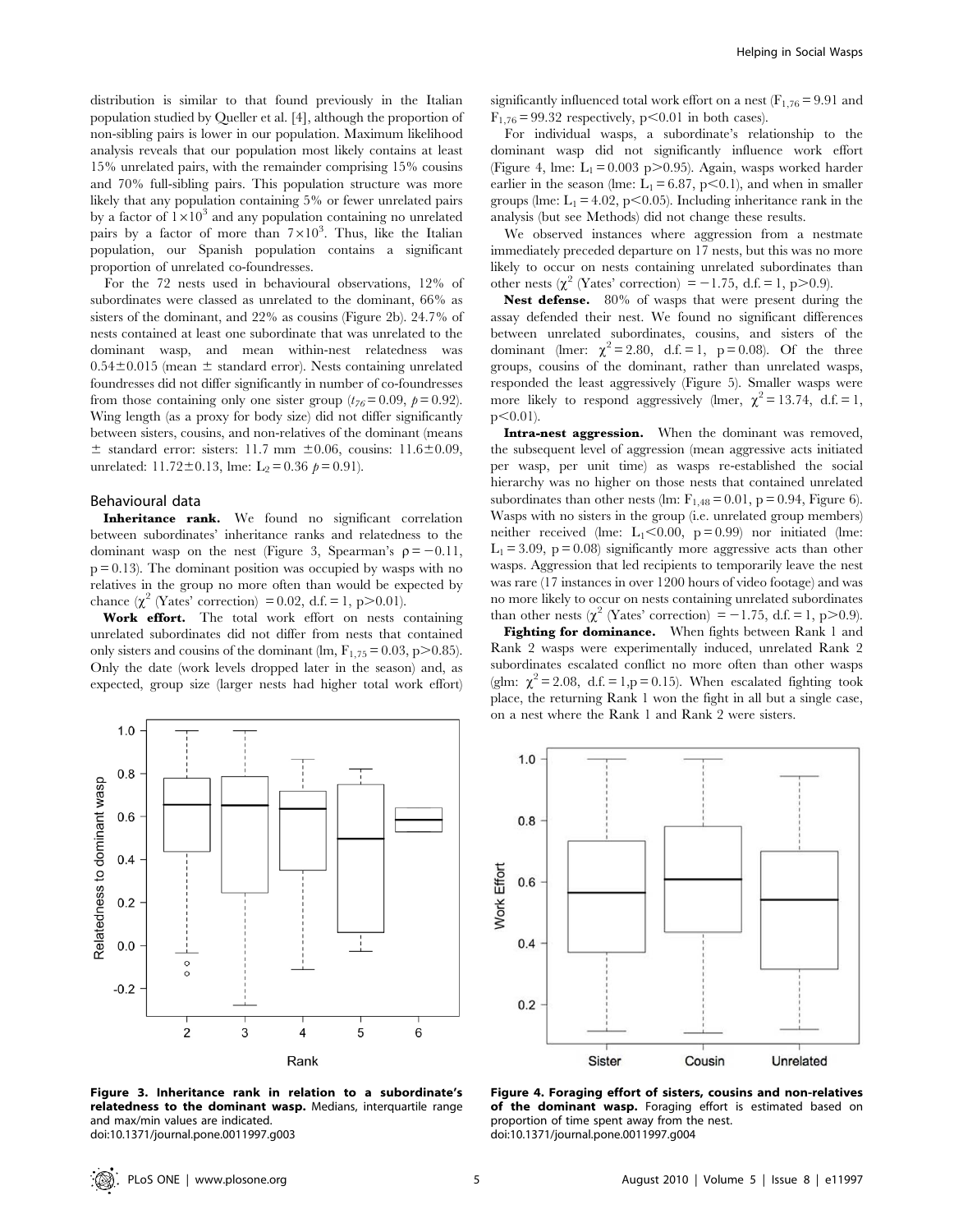

Figure 5. Aggressive responses to a conspecific usurper by sisters, cousins and non-relatives of the dominant. doi:10.1371/journal.pone.0011997.g005

#### Discussion

Unrelated subordinates behaved like other members of P. dominulus social groups, and their presence did not affect group function across a wide range of contexts, in a natural habitat, with large sample sizes. Thus, we found no evidence that helping investment reflected a subordinate's relationship to the dominant wasp.

Our data provide no support for the hypothesis that we set out to test- that the helping behaviour of unrelated subordinates is tailored towards maximizing future fitness in P. dominulus. Given that reproduction through inheritance represents the only source of fitness for unrelated subordinates, what other hypotheses might explain why they raise unrelated brood? We discuss four alternatives.

First, selection to maximize direct fitness might have similar outcomes to selection to maximize indirect fitness. In other words,



Figure 6. Aggression levels within founding groups. Mean aggression rates on nests where co-foundresses were all sisters, cousins and sisters, or contained at least one wasp that was not related to the rest of the group are shown. doi:10.1371/journal.pone.0011997.g006

the same behaviours that boost the fitness of the current brood (and thus indirect fitness, for relatives of the dominant) may also boost future fitness. To re-visit an example discussed in the introduction, foraging to feed the dominant's brood might boost future fitness, by increasing group size and thus the helper's survival prospects. However, in our study, we specifically included behavioural contexts for which there is evidence that the fitness interests of unrelated and related subordinates are not aligned. We know from previous work that higher ranked wasps, that have greater expected future fitness, forage less [9,15], behave more aggressively towards nestmates [17], and challenge the dominant for control of the nest [18]. This provides a strong basis to suggest that the same trends should be apparent in the behaviour of unrelated subordinates, which are also under selection to maximize direct fitness.

A related possibility is that relatives of the dominant may stand to gain little indirect fitness through raising spring brood, which contains a high proportion of non-reproductive workers [1]. Thus, both related and unrelated subordinates might be under selection to maximize future fitness, and we might see little difference in their behaviour. However, a substantial proportion of spring brood do indeed reproduce, because on some nests all foundresses die (approximately 23%, Leadbeater and Field unpublished data) and a worker can thus attain the dominant position [1]. In addition, many spring brood are male offspring, and thus reproductive [1]. Relatives of the dominant hence stand to gain indirect fitness through helping even on spring nests, albeit relatively less than on summer nests.

A third alternative is that unrelated helpers are not free to choose their own level of help, but must ''pay'' for group membership [33]. The dominant may be selected to evict unrelated helpers who might otherwise inherit in place of a relative, unless their elevated work effort justifies their presence. Can dominants evict subordinates, or otherwise enforce helping, in P. dominulus? Aggression that immediately preceded a subordinate leaving the nest to forage was rare in our study, and was equally directed towards relatives and non-relatives. However, perhaps actual evictions are not observed because the threat of eviction effectively motivates helping behaviour. Put differently, perhaps unrelated subordinates would be evicted if they did not work hard enough, but because this threat is effective, they do work hard and we do not see evictions [34]. Nonetheless, if this were the case, we should expect unrelated subordinates to work harder than relatives of the dominant, because the cost of their presence (a place in the inheritance queue that could otherwise have been occupied by a related subordinate) is higher. Thus, while our findings do not support the hypothesis that subordinates freely choose to maximize future fitness by working less hard, nor are they consistent with the hypothesis that unrelated subordinates pay-to-stay.

A final alternative is that helpers may make kin recognition errors. If unrelated co-foundresses derive from the same natal nest as their co-foundresses, kin recognition may be challenging. As we highlight in the introduction, although intranidal kin discrimination is rare in social insects, internidal discrimination is common [10], and at least some unrelated subordinates must derive from different natal nests to their co-foundresses [4]. Why should individuals not be capable of recognizing these outsiders as nonrelatives? A possibility is that the hydrocarbon profiles of wasps overwintering together may become indistinguishable by the spring [35], since winter refuges are sometimes shared with individuals from other nests [36]. Relatedness in spring nests is not lower than within hibernaculae [5], suggesting that unrelated foundresses could plausibly be hibernaculum-mates of their cofoundresses, but this raises the question of why other Polistes do not